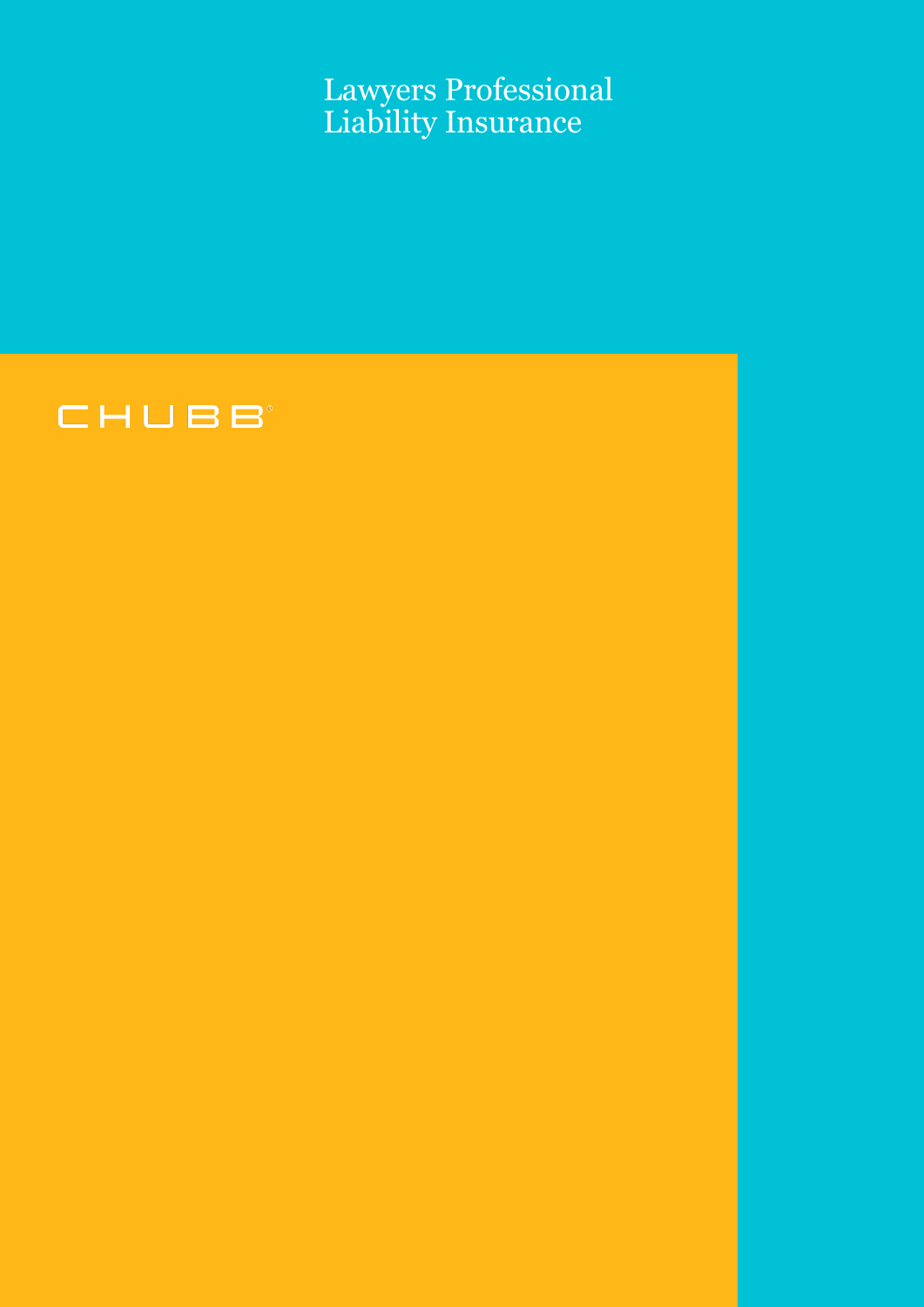## Lawyers Professional Liability Insurance

Relationship of the **Insurer**, the **Policyholder** and the **Insured** in connection with lawyers professional liability insurance is governed by the **Insurance Contract** and by this policy that represents its integral part. Please, read this insurance policy carefully.

Words and phrases that appear in **bold** print in this policy have special meanings defined in Article 3. Definitions.

## 1. Insuring Clause - Insurance Risk, Insured Event

This insurance covers legal liability of the **Insured** for **Loss** that the **Insured** is legally liable to pay to a **Third Party** arising from any **Claim** resulting from a **Wrongful Act** provided that the **Professional Legal Services** leading to such **Claim** were or were alleged to have been provided or required to be provided during the **Period of Insurance** or after the **Retroactive Date** specified in the **Insurance Contract** and that such **Claim**:

- a. is first made against the **Insured** during the **Period of Insurance**; and
- b. is committed solely in the performance of or failure to perform **Professional Legal Services** by the **Insured** or by others on the **Insured's** behalf for whom the **Insured** is legally responsible in respect of the conduct of the **Professional Legal Services**.

The **Insurer** will pay **Defence Costs** incurred in defending a **Claim** deemed covered under this policy.

## 2. Automatic Extensions and Specific Provisions

Each of the following Extensions automatically applies unless otherwise stated in the **Insurance Contract**. Each of the Extensions is subject to the Insuring Clause and all other terms, exclusions and conditions of this policy unless otherwise stated in this Article 2.

#### 2.1 **Intellectual Property Infringement**

Notwithstanding Exclusion in Article [4.15](#page-6-0) of this policy, the **Insurer** agrees to extend cover to any **Loss** arising from a **Claim** first made during the **Period of Insurance** for unintentional infringement by the **Insured** of any **Intellectual Property** right, except any actual or alleged patent right, in the conduct of the **Professional Legal Services**. The **Insurer** shall not be liable to make any payment under this policy for intentional infringement of any **Intellectual Property** right.

#### 2.2 **Loss of Documents**

Notwithstanding Exclusion in Article [4.11](#page-6-1) of this policy, the **Insurer** agrees to extend cover to any **Loss** arising from a **Claim** first made during the **Period of Insurance** for loss of or damage to or destruction of those **Documents** for which the **Insured** is legally responsible in the conduct of the **Professional Legal Services** provided that such loss, damage or destruction is first sustained, discovered and reported to the **Insurer** during the **Period of Insurance** and, in the case of loss of **Documents**, which cannot be found after diligent search.

The cover provided by this Extension will not apply to pay that part of any **Loss** arising from a **Claim** which exceeds the reasonable and necessary costs, charges and expenses in replacing or restoring the **Documents**.

The **Insurer's** total liability under this Extension shall not exceed the sub-limit specified in the **Insurance Contract**.

The cover provided by this Extension applies regardless of the **Retroactive Date**.

The **Excess** does not apply to this Extension.

#### 2.3 **Discovery Period**

If the **Insurer** or the **Insured** does not renew this policy for any reason other than related to a **Transaction** or nonpayment of premium, the **Insurer** may extend the cover under this policy for a discovery period of 45 days at nil additional premium which shall run from the date this policy is not renewed.

The **Insurer** may, upon demand of the **Policyholder** and at its sole discretion, extend the cover under this policy for a discovery period of 12 months following the effective date of non-renewal, conditional upon an additional premium equal of 100% of the full annual premium. This Extension does not apply if there is a fraudulent claim under the policy by or on behalf of the **Insured**.

If the **Policyholder** purchases a discovery period, the 45 day automatic discovery period shall be part of and not in addition to the purchased discovery period.

To purchase the discovery period, the **Policyholder** must request its purchase in writing within 30 days upon expiry of the policy and must pay the additional premium within 30 days of expiry of this policy. If the **Policyholder** renews or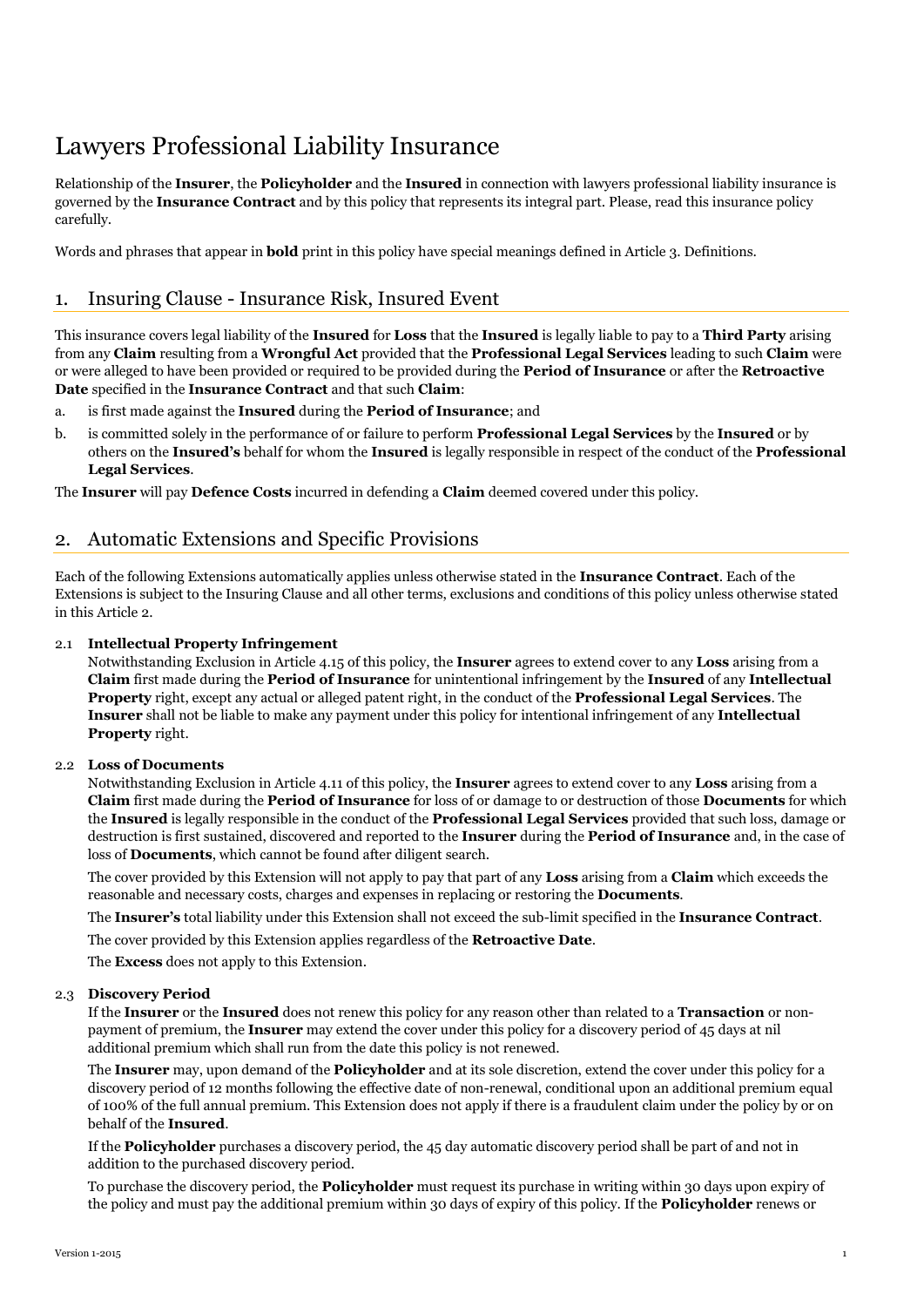replaces this policy at any time during the discovery period, any discovery period in force shall cease with immediate effect from the inception of such replacement cover.

If a **Transaction** takes place during the **Period of Insurance**, then the **Policyholder** does not have the right to purchase a discovery period as set out above.

The discovery period shall only apply to a **Claim** first made against the **Insured** before or during such 45-day discovery period, but only in respect of conduct of the **Professional Legal Services** prior to the non-renewal of this policy. The **Insurer** shall not be liable to make any payment in respect of any **Claim** first made against the **Insured** during the discovery period if at any time the **Insured** obtains any other professional indemnity insurance covering in whole or in part the discovery period.

For the avoidance of doubt, the discovery period does not affect any limit or sublimit of indemnity that shall continue to apply in the amount specified in the **Insurance Contract**.

#### 2.4 **Court Attendance Time Costs**

Part of the **Defence Costs** is also a reimbursement to the **Insured** in respect of the following daily court attendance rate where court attendance of the **Insured** as a witness is required in connection with a **Claim** that is covered by this policy for any **Insured** in the amount of CZK 5 000; the **Insurer's** total liability under this Extension shall be CZK 500 000 for all insured events and the whole **Policy Period**.

The **Excess** does not apply to this Extension.

Limits under this Extension are part of the limit of liability, not in addition to such limit.

#### 2.5 **Fraud & Dishonesty**

Notwithstanding Exclusion in Article [4.3](#page-5-0) of this policy, the **Insurer** agrees to extend cover to any **Loss** arising from a **Claim** against the **Insured** arising from a dishonest or fraudulent act or omission or any malicious, criminal or intentional breach of law of any **Employee** of the **Insured** in the conduct of the **Professional Legal Services**, provided that coverage under this Extension shall not be provided to any **Insured** committing, participating in, condoning or having knowledge about such dishonest or fraudulent act or omission or malicious, criminal or intentional breach of law.

#### 2.6 **Disciplinary Proceedings**

The **Insurer** agrees to extend cover to the **Defence Costs** incurred by the **Insured** in the **Disciplinary Proceedings**.

#### 2.7 **Cyber and Privacy Infringement Liability**

The **Insurer** agrees to extend cover to any **Loss** arising from a **Claim** for **Cyber and Privacy Infringement Liability** of the **Insured** in the conduct of the **Professional Legal Services**. The **Insurer** shall not be liable to make any payment under this Policy where the conduct giving rise to the **Cyber and Privacy Infringement Liability** is intentional.

## 3. Definitions

3.1 **Act on Corporations** means Act No. 90/2012 Coll., on Business Corporations and Cooperatives (Act on Corporations), as amended;

#### 3.2 **Act of Terrorism** means

- a. an act, including but not limited to, the use of force, violence and/or the threat thereof, by any person or group(s) of persons, whether acting alone, on behalf of, or in connection with any organisation(s) or government(s), which from its nature or context is done for, or in connection with, political, religious, ideological, ethnic or similar purposes or reasons including the intention to influence any government and/or to put the public, or any section of the public, in fear; or
- b. any action taken in controlling, preventing, suppressing or in any way relating to anything in (a) above regardless of any other cause or event contributing concurrently or in any other sequence to the loss;
- 3.3 **Circumstance** means any fact, matter or circumstance which gives rise to a **Claim** or has the potential to give rise to a **Claim**;
- 3.4 **Civil code** means Act No. 89/2012 Coll., the Civil Code, as amended;

#### 3.5 **Claim** means

- a. delivery of any written demand for compensation of damage made against the **Insured**; or
- b. beginning of any civil legal or arbitral process (including cross claim and counterclaim) against the **Insured** which contains a demand made against the **Insured** for compensation of damage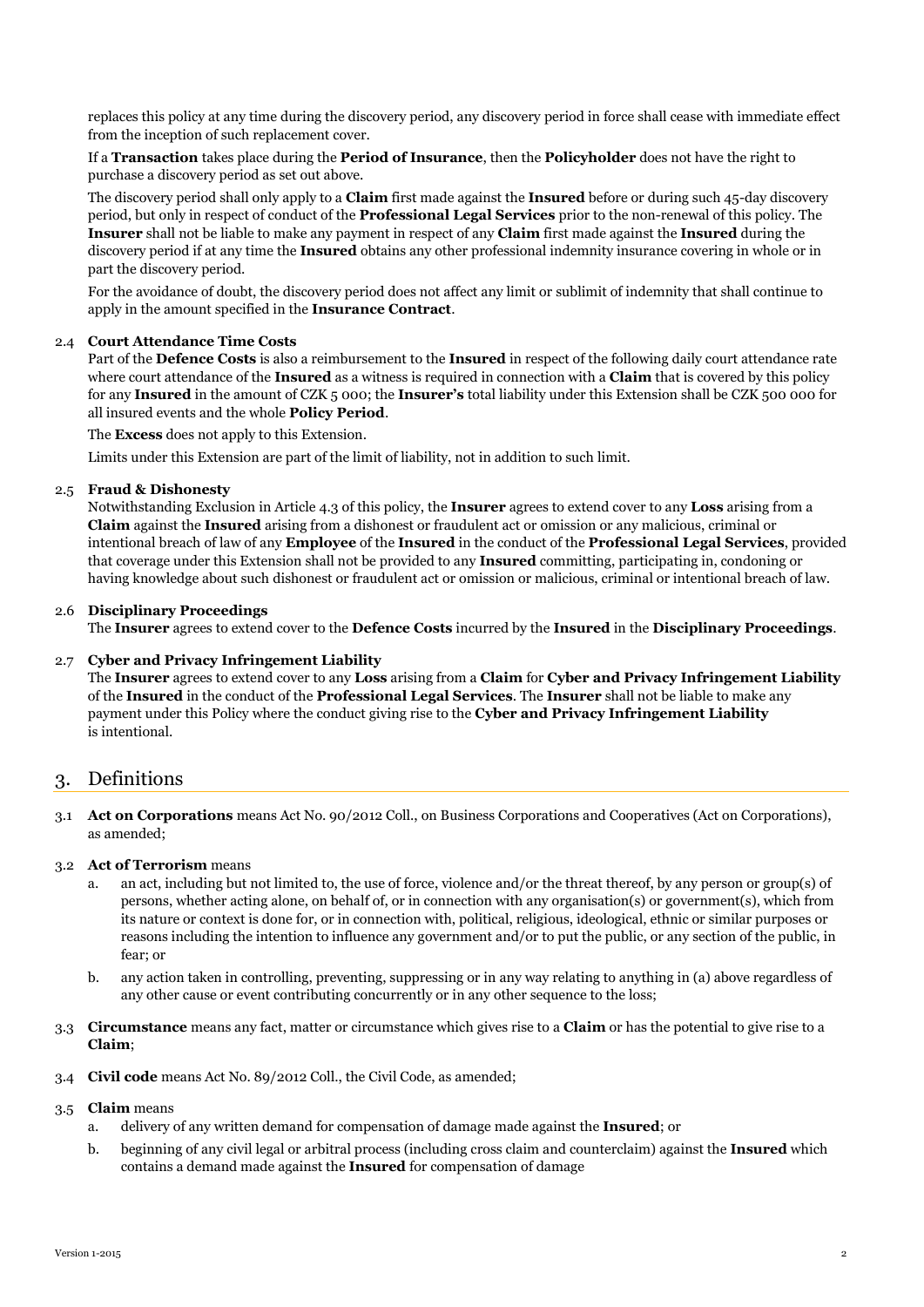resulting from a **Wrongful Act** arising out of providing (including a failure to perform) **Professional Legal Services** that occurred or was alleged to have occurred during the **Period of Insurance** or after the **Retroactive Date** specified in the **Insurance Contract** (unless set out otherwise by this policy or the **Insurance Contract**);

- 3.6 **Computer System** means electronic, wireless, web or similar system (including all hardware, firmware and software) used to process data or information in an analogue, digital, electronic or wireless format including computer programmes, electronic data processing media, electronic data, electronic data communications equipment, operating systems, computer network and networking equipment, servers, web sites, extranet, and all input, output, processing, storage and on-line or off-line media libraries, music, graphic, entertainment and other content (to the extent they hold electronic data);
- 3.7 **Computer Virus** means computer instructions placed on a **Computer System** without the owner or user's knowledge or consent that are designed to harm the **Computer System**. **Computer Virus** includes malicious codes, malware, Trojan horses, worms and time or logic bombs;
- 3.8 **Cyber and Privacy Infringement Liability** means civil liability of the Insured other than Personal Injury arising out of:
	- a. any **Internet** content;
	- b. the **Insured's** infringement of any right to privacy;
	- c. the **Insured's** breach of confidence or misuse of confidential information held on its **Computer System**; and/or
	- d. the **Insured's** failure to prevent a party, other than an **Insured**, from unauthorised access to, use of or tampering with **Computer Systems** including:
		- (i) **Hacker Attacks**;
		- (ii) **Computer Virus** attacks;
		- (iii) **Theft of Electronic Data**; and
		- (iv) any inadvertent transmission by the **Insured** to a **Third Party** of any **Computer Virus;**
- 3.9 **Defence Costs** mean reasonable legal and other professional fees, costs and expenses incurred by the **Insured** and with the prior written consent of the **Insurer**, not to be unreasonably withheld or delayed, that are necessary to defend or appeal a covered **Claim** or for defence in **Disciplinary Proceedings** (if relevant) by any person other than the **Insured**, **Employee** or **Principal** of the **Insured**;
- 3.10 **Disciplinary Proceedings** means any disciplinary proceedings of the relevant professional organization or an association against the **Insured** in connection with the actual or alleged **Wrongful Act**;
- 3.11 **Documents** mean documents of any nature except money, stamps, coupons, shares, bonds and any other securities, bank or currency notes or any other form of negotiable instrument, legally owned by a **Third Party** different from the **Insured**;
- 3.12 **Employee** means each person who was, is or becomes employed by the **Insured** including employees performing services for the **Insured** on the basis of agreement on work performed outside an employment relationship and employed attorney;
- 3.13 **Excess** means the amount specified in the **Insurance Contract**;
- 3.14 **Hacker Attack** means the gaining of access to or use of any **Computer Systems** by a person not authorised to do so or in an unauthorised manner;
- 3.15 **Insurable Interest** means a legitimate need of protection from the consequences of an insured event;
- 3.16 **Insurance Contract** means this insurance contract concluded between the **Insurer** and the **Policyholder** including any contractual agreements; this policy is an integral part of the **Insurance Contract**;
- 3.17 **Insurance Risk** means probability of the insured event caused by an insured peril;
- 3.18 **Insured** means the **Policyholder** and any person that is:
	- a. a partner or an associate of the **Policyholder**, statutory body or a member of the statutory body of the **Policyholder** or member of association (in Czech *člen sdružení*) with the **Policyholder**;
	- b. any person in contractual relationship with the **Policyholder** (including employed and cooperating attorney) who provides **Professional Legal Services** for or on behalf of the **Policyholder** provided that they are the main source of income for such person; and
	- c. any other person or entity who provides **Professional Legal Services** for on behalf of the **Policyholder** and who is: (i) designated as "counsel" or "of counsel" to or (ii) engaged as an independent contractor or on a per diem basis by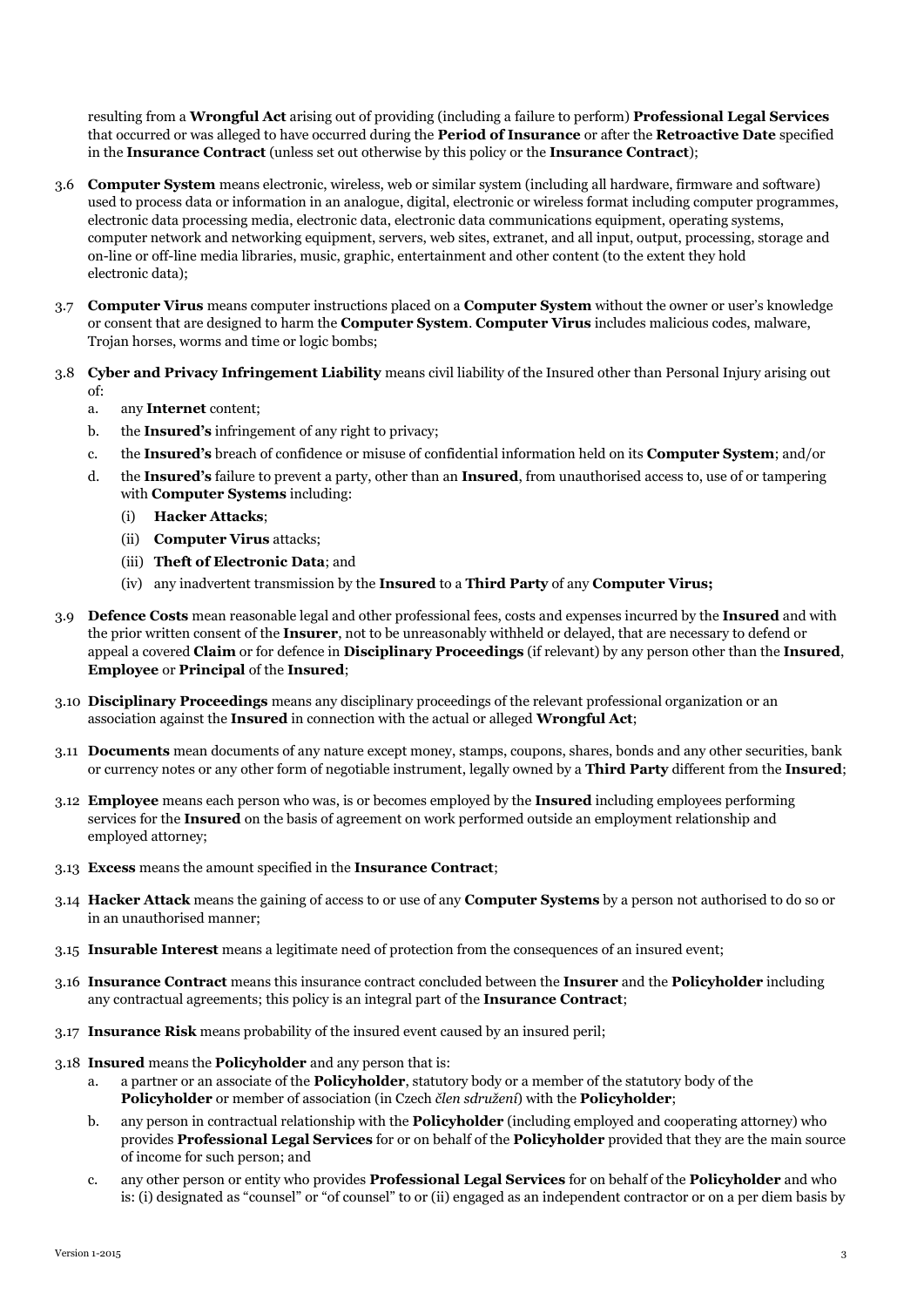the **Policyholder**, but in either case only while rendering or failing to render **Professional Legal Services** for on behalf of the **Policyholder**.

- 3.19 **Insurer** means Chubb European Group Ltd, a company having its registered office at Chubb Building 100, Leadenhall Street, London EC3A 3BP, United Kingdom, acting through its branch Chubb European Group Ltd, organizační složka, having its registered office at Pobřežní 620/3, 186 00 Prague 8, Czech Republic, identification number 278 93 723, registered in the Commercial Register kept with the Municipal Court in Prague, section A, insert 57233;
- 3.20 **Intellectual Property** means all present and future rights conferred by statute, common law or equity in or in relation to copyright, trade-marks, designs, circuit layouts, plant varieties and breeds of animals, topographies of semiconductor products, company, business and domain names and inventions including patents;
- 3.21 **Internet** means the worldwide public network of computer networks that enable the transmission of electronic data between different users;
- 3.22 **Loss** means all amounts which an **Insured** becomes legally obligated to pay to a **Third Party** in respect of a **Claim** based on a final decision of a court or arbitration or settlements reached with the **Insurer's** prior written consent (including legal costs of the plaintiff and statutory interest) and **Defence Costs**; **Loss** does not include:
	- a. aggravated, punitive or exemplary damages; or
	- b. any fines or penalties (imposed by law or contractual); or
	- c. costs incurred by the **Insured** in complying with any order for, grant of, or agreement to provide injunctive or nonmonetary relief; or
	- d. any amount which constitutes reduction, set off or return of fees or expenses, in whole or in part, paid to or charged by an **Insured** for providing **Professional Legal Services**; or
	- e. any internal or overhead expenses of the **Firm** or the cost of any **Insured's** time; or
	- f. indirect or consequential losses; or
	- g. taxes or sums payable in relation to taxes; or
	- h. any matters which are uninsurable under any applicable law or where the **Claim** is made; or
	- i. the cost of correcting, re-performing or completing any **Professional Legal Services**;
- 3.23 **Period of Insurance** means the period specified in the **Insurance Contract** for which this insurance is concluded or a shorter period if this insurance is terminated prematurely;
- 3.24 **Personal Injury** means allegation of libel, slander, unintentional defamation or other similar offense (including criminal), unauthorized entry or eviction;
- 3.25 **Policyholder** means a person specified as a **Policyholder** in the **Insurance Contract**, who concluded the **Insurance Contract** with the **Insurer** and is obliged to pay the premium;
- 3.26 **Principal** means any natural person acting in the following capacities in the **Insured**: executive, proxy (in Czech: *prokurista*), member of a board of directors, member of a supervisory board and includes any equivalent position in any other jurisdiction. **Principal** includes also a liquidator of the **Insured**, however, only on conditions that in the same company she/he at the same time holds also one of the functions mentioned in the previous sentence. Provided a legal entity is a member of an executive or other body of the **Insured**, the **Principal** also means a natural person who, in the sense of Section 46(3) of the **Act on Corporations**, is a representative of such legal entity. However, an insolvency administrator is not a **Principal**;
- 3.27 **Professional Legal Services** means below-mentioned services provided or required to be provided by an **Insured** for or on behalf of a client of the **Insured**, particularly activities of**:**
	- a. an attorney;
	- b. a notary public;
	- c. an executor;
	- d. an arbitrator or mediator;
	- e. insolvency administrator;
	- f. liquidator provided that it is an activity within the ordinary course of providing legal services by the **policyholder**.

**Professional Legal Services** do not include any activities of a patent attorney.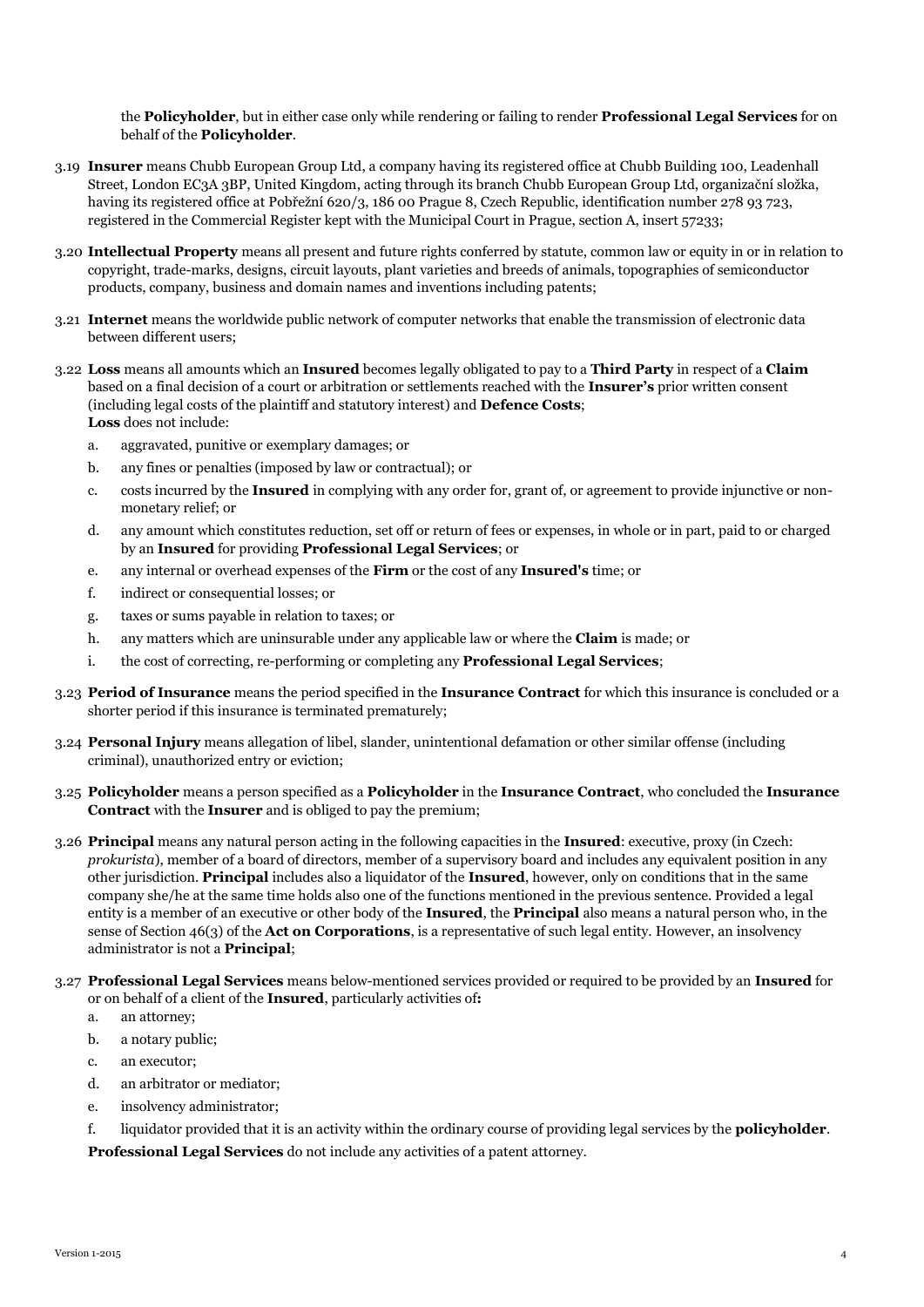#### 3.28 **Relative** means

- a. any legal spouse, domestic partner or companion; or
- b. any parent, or parent of the spouse, domestic partner or companion; or
- c. any sibling or child;

#### 3.29 **Retroactive Date** means the date specified in the **Insurance Contract**;

- 3.30 **Subsidiary** means any entity in which the **Policyholder** either directly or indirectly through one or more entities controls the composition of the board of directors, controls more than 50% of the shareholder or equity voting rights, or holds more than 50% of the issued share capital or equity. **Parent Company** shall be construed accordingly;
- 3.31 **Theft of Electronic Data** means an unauthorised taking or misuse of information by a person other than **Insured** that exists in electronic form, or which is in the course of transmission to or from a mobile or wireless device which is intended to interact with a **Computer System**, including account information, confidential information, proprietary information and personal information while stored in a **Computer System** maintained by an **Insured** to reasonable security standards and back up procedures;
- 3.32 **Transaction** means any one of the following events:
	- a. the **Insured** consolidates with or merges into or sells all or substantially all of its assets to, any other person or entity or group of persons and/or entities acting in concert, or otherwise ceases to exist or operate; or
	- b. any person or entity, (whether individually or together with any other person or persons, entity or entities) controls the composition of the board of directors; becomes entitled to exercise more than 50% of the rights to vote at general meetings of the **Insured** or control the appointment of directors who are able to exercise a majority of votes at meetings of the board of directors of the **Insured**; or holds more than half of the issued share capital of the **Insured**; or otherwise gains the power, directly or indirectly, under any agreement or contractual arrangement, alone or jointly to direct or cause the direction of the management and policies of the **Insured**;
- 3.33 **Third Party** means any entity or natural person other than:
	- a. any **Insured, Principal** or **Employee** of the **Insured**;
	- b. controlling or controlled entity of the **Insured**; or
	- c. person influencing for any reason operation of the **Insured**;
- 3.34 **Wrongful Act** means any actual or alleged negligent act, error, omission, misstatement, misleading statement, **Personal Injury**, breach of confidentiality or breach of duty by the **Insured** in their capacity as such or by any other person or entity for which the **Insured** is legally liable, for providing **Professional Legal Services**;
- 3.35 **Wrongful Employment Practice** means any breach of employment legislation, employment contract or collective agreement including but not limited to wrongful termination of employment and unlawful unequal treatment and discrimination (including sexual or other unlawful harassment).

### 4. Exclusions

The **Insurer** shall not be liable for any **Loss** arising from any **Claim** or any other payment under this policy:

- 4.1 directly or indirectly caused by, arising out of or in any way connected with any actual or alleged liability assumed or accepted under any contract, agreement, understanding or any guarantee, warranty or indemnity; except to the extent that such liability would have attached to the **Insured** in the absence of such contract, agreement, understanding or any guarantee, warranty or indemnity;
- 4.2 directly or indirectly caused by, arising out of or in any way connected with any a. the insolvency, bankruptcy or liquidation of an **Insured**; or
	- b. any alleged or actual failure to pay any trading or personal debt of an **Insured**; or
	- c. any guarantee or other undertaking or obligation given by an **Insured** for a debt;
- <span id="page-5-0"></span>4.3 directly or indirectly caused by, arising out of or in any way connected with any **Insured** committing or condoning or allegedly committing or condoning any intentional act or omission (including fraud) and/or with gaining any profit or advantage to which the **Insured** is not legally entitled;
- 4.4 directly or indirectly caused by, arising out of or in any way connected with cartel or other anti-competitive conduct;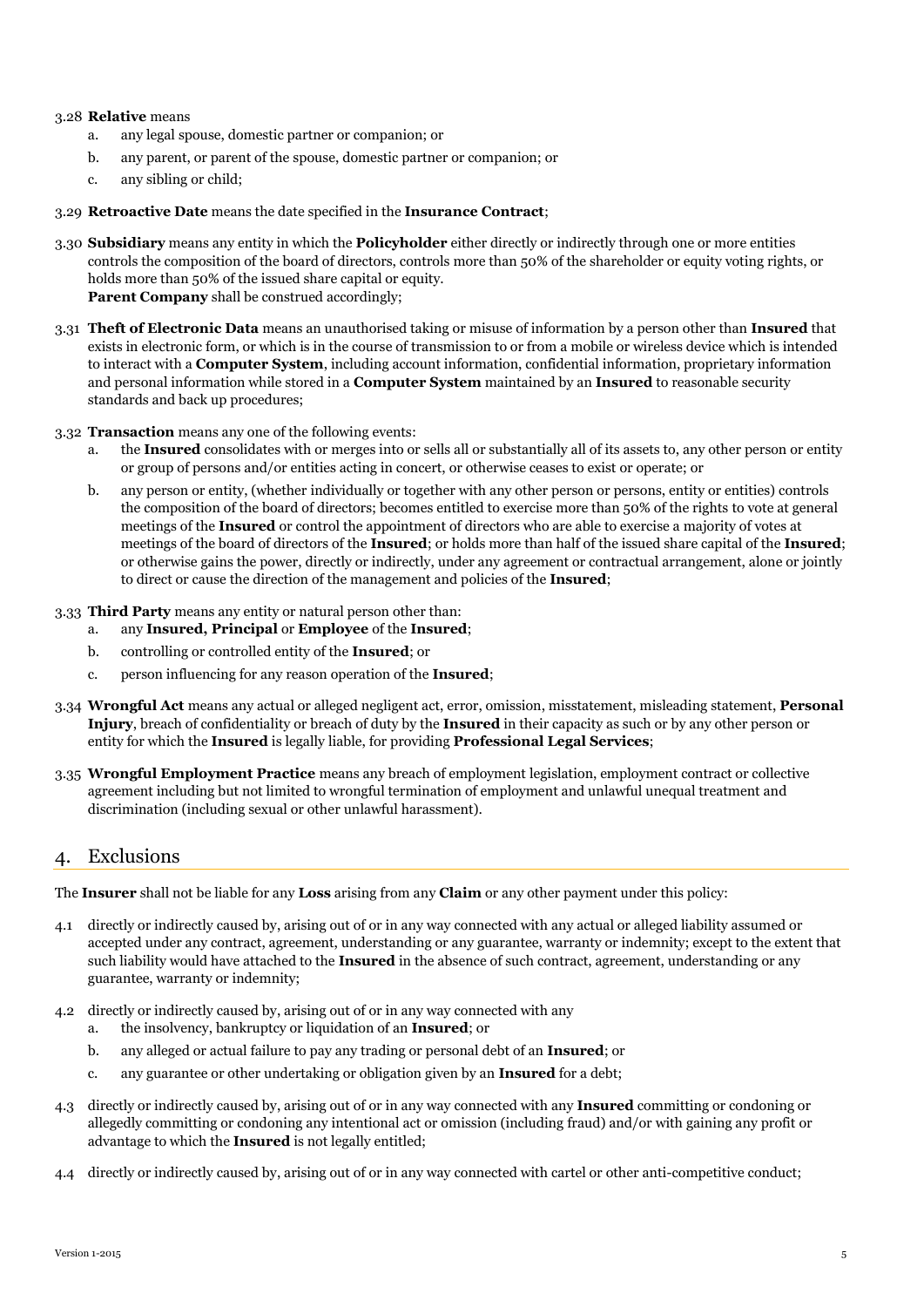- 4.5 directly or indirectly caused by, arising out of or in any way connected with:
	- a. the ownership, management, control, lease or occupation of real property by or on behalf of the **Insured**; or
	- b. the ownership, maintenance, operation, possession, use, loading or unloading by or on behalf of the **Insured** of any watercraft, aircraft, motor vehicle or trailer;
- 4.6 arising out of, based upon, alleging, attributable to a **Wrongful Employment Practice** in connection with any **Employee**;
- 4.7 directly or indirectly caused by, arising out of or in any way connected with any work carried out by the **Insured** for and in the name of any association (except for association – in Czech *sdružení* - under the Act Number 85/1996 Coll., on Advocacy), company pursuant Section 2716 et seq of the **Civil Code**, partnership or joint venture or any other similar entity other than the **Policyholder** of which an **Insured** forms part or towards whom is a controlling or influential person;
- 4.8 directly or indirectly caused by, arising out of or in any way connected with any:
	- a. **Wrongful Act** occurred before the **Retroactive Date** or if specified by this policy before the **Policy Period**;
	- b. facts alleged, contained in or related to any **Claim** first made before the **Period of Insurance** or which is a fact alleged, related to or contained in a **Claim** first made before the **Period of Insurance**; or
	- c. matter notified in whole or in part to the **Insurer** or any other insurer before the **Period of Insurance**; or
	- d. **Circumstance** which was known to or ought reasonably to have been known to the **Insured** prior to the commencement of the **Period of Insurance**.
- 4.9 brought or maintained by or on behalf of:
	- a. any **Insured** or **Parent Company** of any **Insured** (or any **Parent Company** or any **Subsidiary** thereof); or
	- b. successors or assigns of any **Insured**; or
	- c. any entity within the same group of companies as the **Insured**; or
	- d. any person or entity who, at the time of the act, error or omission giving rise to the **Claim** is a **Relative** of any **Principal**, or any **Employee** of the **Insured** or controlled by a **Relative** of any **Principal** or any **Employee** of the **Insured**;
- 4.10 directly or indirectly caused by, arising out of or in any way connected with or in consequence of:
	- a. war, invasion, acts of foreign enemies, hostilities (whether war be declared or not), civil war, rebellion, revolution, insurrection, military or usurped power or confiscation or nationalisation or requisition or destruction of or damage to property by or under the order of any government, public or local authority; or
	- b. any **Act of Terrorism** regardless of any other cause or event contributing concurrently or in any other sequence to the loss.
- <span id="page-6-1"></span>4.11 damage to, destruction, impairment or loss of use of any property; including the loss of use thereof and any conversion, commingling, defalcation, misappropriation or improper use of funds or other property, custody, possession or detention of money, stamps, coupons, shares, bonds and any other securities, bank or currency notes or any other form of negotiable instrument or **Documents** and other property or for bodily injury, sickness, disease, death or emotional distress except **Personal Injury**;
- 4.12 arising out of, based upon, attributable to, or alleging activities performed by an **Insured**, in whole or in part serving, directly or indirectly, as statutory body or its member, member of supervisory or other control body, employee or in any similar position in any entity other than the **Policyholder** (except where the **Insured** is an employee solely to perform **Professional Legal Services** and the remuneration for the **Professional Legal Services** is rendered, directly or indirectly, to the **Policyholder**);
- 4.13 arising out of, based upon, attributable to, or alleging the activities performed by an **Insured** as a public official (except activities of the **Insured** that are considered activities of an executor or a notary) or as an employee of a governmental body, subdivision, or agency thereof, unless the **Insured** is employed solely to render **Professional Legal Services** and the remuneration for the **Professional Legal Services** is rendered, directly or indirectly, to the **Policyholder**.
- 4.14 arising out of, based upon, attributable to, or alleging defect in the title not disclosed by public record of which the **Insured** has knowledge at the date of issuance of such title;
- <span id="page-6-0"></span>4.15 arising out of, based upon, attributable to, or alleging any **Intellectual Property** infringement or misappropriation by an **Insured**;
- 4.16 arising out of, based upon, attributable to provision of any financial or investment advice;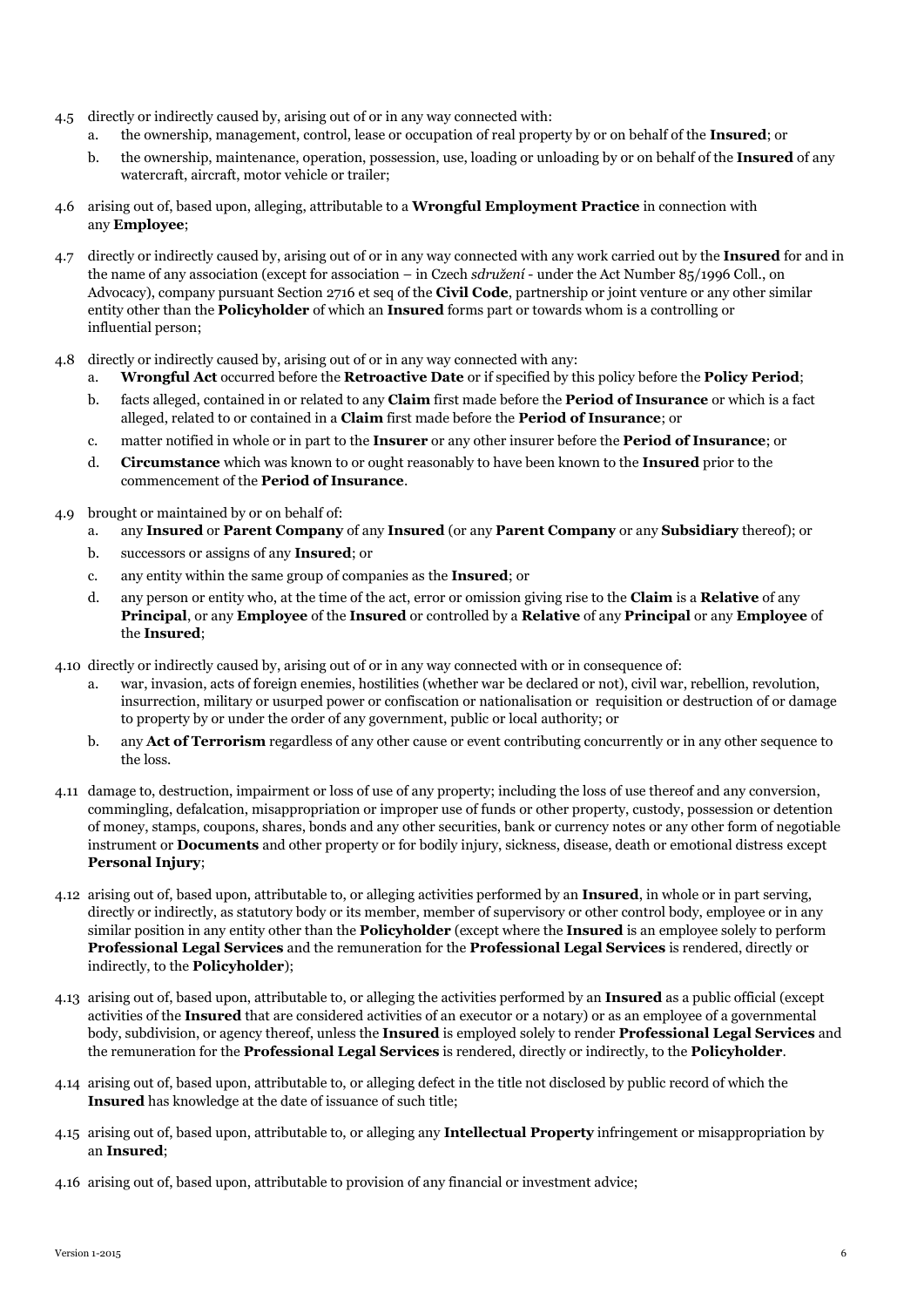4.17 arising out of, based upon, alleging, attributable to any loss sustained by an **Insured** or claim made against an Insured as beneficiary or distributee of any trust or estate.

## 5. General provisions

#### A. **Limit of liability**

The limit of liability for each and all insured events, which occurred during the **Policy Period**, is the sum specified in the **Insurance Contract**, regardless of the number of the **Insureds** and time of claim for the insurance benefits.

If so specified this policy, this insurance is a subject to sub-limit in the amount specified in the **Insurance Contract** or in this policy. Any sub-limit shall be part of and not in addition to the limit of liability.

#### B. **Excess**

The **Insurer** shall pay insurance benefits in relation to each **Claim** only in the extent exceeding **Excess** as set out in the **Insurance Contract**.

All **Claims** that are attributable to the same or similar event, cause or **Circumstance** shall be treated as a single **Claim**, regardless of the number of **Claims**, **Insureds**, claimants and defendants or legal causes of action. The date when any such **Claim** is made commenced will be the date that the first such **Claim** is made. Any insurance benefits shall be provided only if the first notice of any **Claim** was notified to the **Insurer** by the **Insured** during the **Period of Insurance** or the Discovery Period, if applicable.

#### C. **Claims notification**

Any insurance benefits will be provided only if the **Insured** gives written notice of any **Claim** to the **Insurer** as soon as practicable, but always within the **Period of Insurance** or the discovery period (if applicable). Such notification must include specific description of the **Claim**, including details of any parties involved and a copy of any written demand or assertion and any document relating to the commencement of proceedings against the **Insured** once available.

The **Insured** shall provide the **Insurer** at its own cost all information, which it may reasonably require and fully cooperate in relation to any investigation of a loss event, including the following:

- a) a specific description of the demand or assertion comprising the **Claim** including the date when and manner in which the **Insured** first became aware of the matter; and
- b) the details of any parties involved including full title, address, date of birth or identification numbers (if applicable); and
- c) a copy of any written demand or assertion and any and all documents including in particular but not limited to notifications, summons relating to the commencement of proceedings or **Claim** against the **Insured** once available; and
- d) other insurance policies in effect related to subject matter of this policy.

If the **Insured** learns about any **Circumstance** during the **Period of Insurance**, notifies it to the **Insurer** and provides all relevant information required by the **Insurer**, then such a late **Claim** arising from the **Circumstance** shall be considered for the purposes of this a **Claim** arisen within the **Period of Insurance**.

#### D. **Conduct of Proceedings**

It is the duty of the **Insured**, not the **Insurer**, to defend any **Claim** made against an **Insured**. The **Insurer**, however, may take over and conduct (in the name of any **Insured**) or join the defence of any **Claim** and the **Insured** must provide the **Insurer** with any necessary cooperation.

An **Insured** must not incur any **Defence Costs** without the prior written consent of the **Insurer**, which shall not be unreasonably withheld. The **Insurer** is not liable to indemnify any **Insured** for any **Defence Costs** unless the **Insurer** provides its prior written consent to the incurring of such **Defence Costs**.

An **Insured** must not settle or make any admission, offer, payment or otherwise assume any contractual or other obligation in relation to any **Claim**, without the prior written consent of the **Insurer**. The **Insurer** is not liable to indemnify any **Insured** for any settlement, admission, offer, payment or assumed obligation unless the **Insurer** provides its prior written consent.

#### E. **Mitigation**

The **Insured** must at its own expense take all reasonable steps and precautions in doing all things reasonably practicable to avoid or minimise any actual or potential **Loss** arising from any actual or possible **Claim**.

Unless agreed otherwise, the salvage costs shall be limited to CZK 10,000, respectively to 30% of the limit of liability in case of rescue of life or protection of people´s health.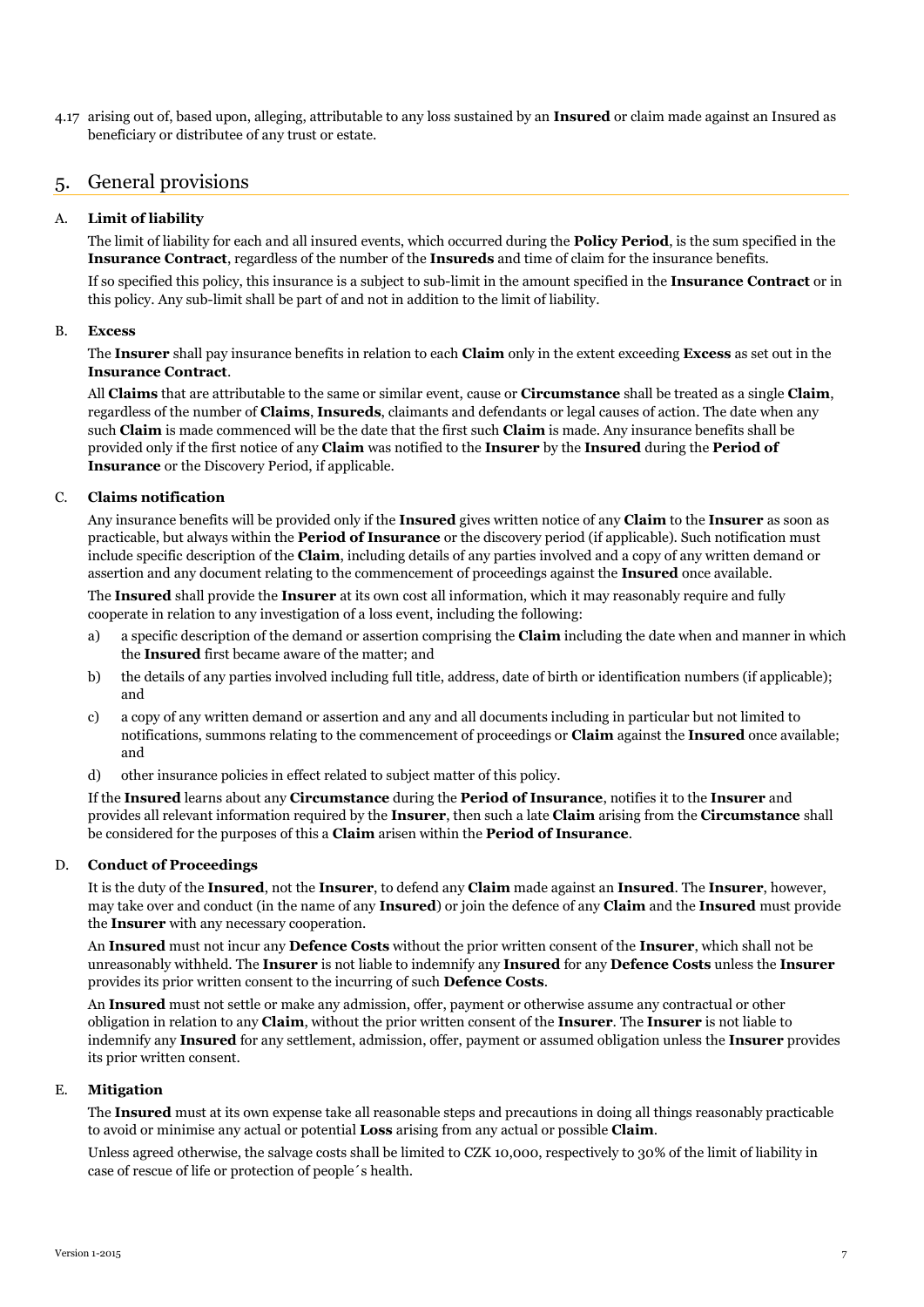#### F. **Fraudulent Claims**

If the **Insured** makes a claim for indemnity under this insurance knowing the same to be false or fraudulent as regards the amount or otherwise, the **Insurer** has right to refuse to provide insurance benefits. The **Policyholder** does not have right to return of any premium paid. By refusal of the insurance benefits, this insurance is not terminated.

#### G. **Insurable Interest**

This insurance can be concluded only provided that the **Policyholder** has an **Insurable Interest**.

If the **Policyholder** knowingly insures a non-existent **Insurable Interest** without the **Insurer**'s knowledge, the **Insurance Contract** is invalid; in such a case the **Insurer** has a right for premium until the date it learns about invalidity of the **Insurance Contract**.

The **Policyholder** and the **Insured** shall inform the **Insurer** in writing without undue delay when the **Insurable Interest** ceases to exist; in such a case this insurance is also terminated; the **Insurer** has, however, right to the premium until the date it learns about such termination.

#### H. **Insurance Risk**

The **Policyholder** or the **Insured** shall not, without the **Insurer's** consent, do anything or allow any other person to do anything that may increase the **Insurance Risk**. The **Policyholder** and the **Insured** shall inform the **Insurer** in writing without undue delay about any change or termination of the **Insurance Risk** which occurred during the **Period of Insurance**.

If the **Insurance Risk** is increased during the **Period of Insurance**, the **Insured** has right to propose amendment to the **Insurance Contract** or to terminate the **Insurance Contract** in accordance with relevant statutory provisions. If the **Insurance Risk** is substantially reduced during the **Period of Insurance**, the **Insurer** shall reduce the premium proportionally with effect from the day it learns about such reduction.

#### I. **Period of Insurance and Cancellation**

The **Insurance Contract** is concluded for a definite **Period of Insurance** as stated in the **Insurance Contract**.

This insurance shall cease or be terminated in cases set out in the **Civil Code**, particularly:

- a) by elapsing of the **Period of Insurance**;
- b) by expiry of an additional period for payment of premium as set out in the **Insurer's** notice providing the overdue premium is not paid;
- c) by agreement of the parties;
- d) with eight days' notice period within 2 months after conclusion of the **Insurance Contract**;
- e) with one month notice period within 3 months from the receipt of the notification on any insured event; and
- f) by withdrawal.

In relation to a particular **Insured** this insurance terminates once the **Insured** no longer fulfils the definition of the **Insured**.

#### J. **Premium**

The premium shall be a lump sum premium unless otherwise set out in the **Insurance Contract**. The premium is payable within the period specified in the I**nsurance Contract**. The premium shall be considered as paid on the date it is credited to the **Insurer's** account as set out in the **Insurance Contract** or if the **Insurance Contract** does not set out such an account to other account duly notified to the **Policyholder**. In case of delayed payment of premium, the insurance shall not be interrupted.

#### K. **Form of payment**

The **Insurer** shall not be obliged to provide insurance benefits in any other form than by provision of financial compensation irrespective of whether the **Civil Code** enables non-monetary compensation of loss.

#### L. **Other Insurance**

Unless any legal regulations require otherwise, the cover this insurance shall be provided in excess or above any other insurance for the same type of insurance peril available to the **Insured**.

#### M. **Decisive Law and Dispute Resolution**

This policy of insurance shall be governed by Czech Law. Any dispute arising from or otherwise relating to this insurance shall be decided by the relevant court in the Czech Republic.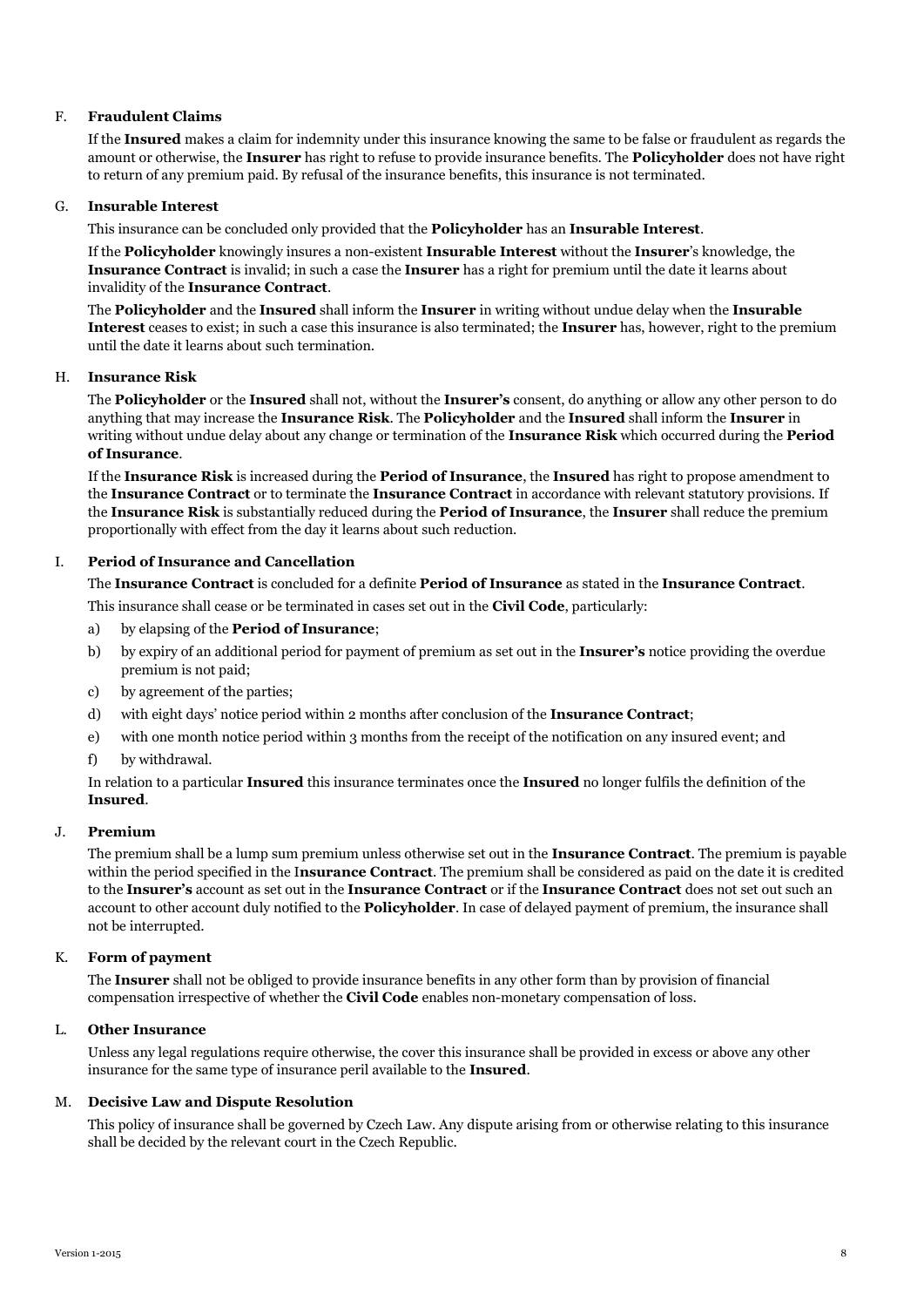#### N. **Jurisdictional Limits**

This insurance extends to **Claims** anywhere in the world, except for **Claims** involving the application of the law of the United States of America or the Dominion of Canada or their territories or protectorates; or brought in a court of law in the United States of America or the Dominion of Canada or their territories or protectorates; or arising out of the enforcement of any judgement, order or award made in any court of law in the United States of America or the Dominion of Canada or their territories or protectorates.

#### O. **Subrogation**

If any payment is made by the **Insurer** in respect of a **Claim** under this policy, the **Insurer** will be subrogated to all rights of indemnity, contribution or recovery of the **Insured** in relation to that payment.

The **Insured** will take all reasonable steps to preserve such rights and co-operate with the **Insurer** including providing the **Insurer** with all relevant written documentation and undertaking all necessary acts. The **Insured** may not surrender any right, or settle any claim for indemnity, contribution or recovery, without the prior written consent of the **Insurer**.

The **Insurer** will not exercise its right of recovery under this clause against any **Insured** that is a natural person, except where that **Insured** has committed, participated in or condoned a dishonest, fraudulent, malicious or criminal act or omission or where such natural person insured is entitled to an indemnity in respect of any **Claim** under any other insurance effected by him or on his behalf, but only to the extent of the indemnity granted by such other insurance policy.

#### P. **Written Form and Amendments**

The **Insurance Contract** and other legal acts relating to this insurance shall be made in a written form. The **Insurance Contract** may only be amended by a written agreement of the parties.

#### Q. **Delivery**

The **Policyholder** and the **Insured** shall notify the **Insurer** without undue delay about any change of their delivery address.

Communications in writing sent under this policy shall be delivered to the address of a party set out in the **Insurance Contract** or otherwise duly communicated to the sender. The addressee is obliged to ensure that a duly addressed communication is accepted within three working days after first due attempt to deliver. If the addressee makes the delivery impossible (e.g. due to failure to notify the change of delivery address or new delivery address), such shipment is considered to be delivered on the third working day after its posting (or at the fifteenth day after the posting in case the delivery address is outside the Czech Republic).

#### R. **Severability**

Any information provided to the **Insurer** by the **Insured** shall not be imputed to any other **Insured** to determine whether cover is available for that other **Insured**.

Only statements made in the proposal and knowledge possessed by an **Insured** who is the subject of a claim under this policy shall be imputed to the **Policyholder** for the sole purposes of determining if cover is available for loss with respect to such **Insured**.

#### S. **Disclosure of Information**

The **Insured** must not disclose the terms, the nature or the limit of liability or the premium payable under this policy, to any third party, including disclosure in the **Insured's** annual report if applicable, except where:

- a) the **Insurer** provides written consent; or
- b) disclosure is required by law.

#### T. **Assignment**

The **Insured** may not transfer any legal right or obligation under this policy or assign the **Insurance Contract** without the prior written consent of the **Insurer**.

#### U. **Exclusion of Certain Statutory Provisions**

Section 1740 paragraph 3 of the **Civil Code** regarding acceptance of an offer with supplements or variations shall not apply.

Section 1743 of the **Civil Code** regarding late oral acceptance of an offer or acceptance of an offer by behaviour in accordance with the offer shall not apply.

Sections 1799 and 1800 of the **Civil Code** regarding contracts concluded adhesively shall not apply.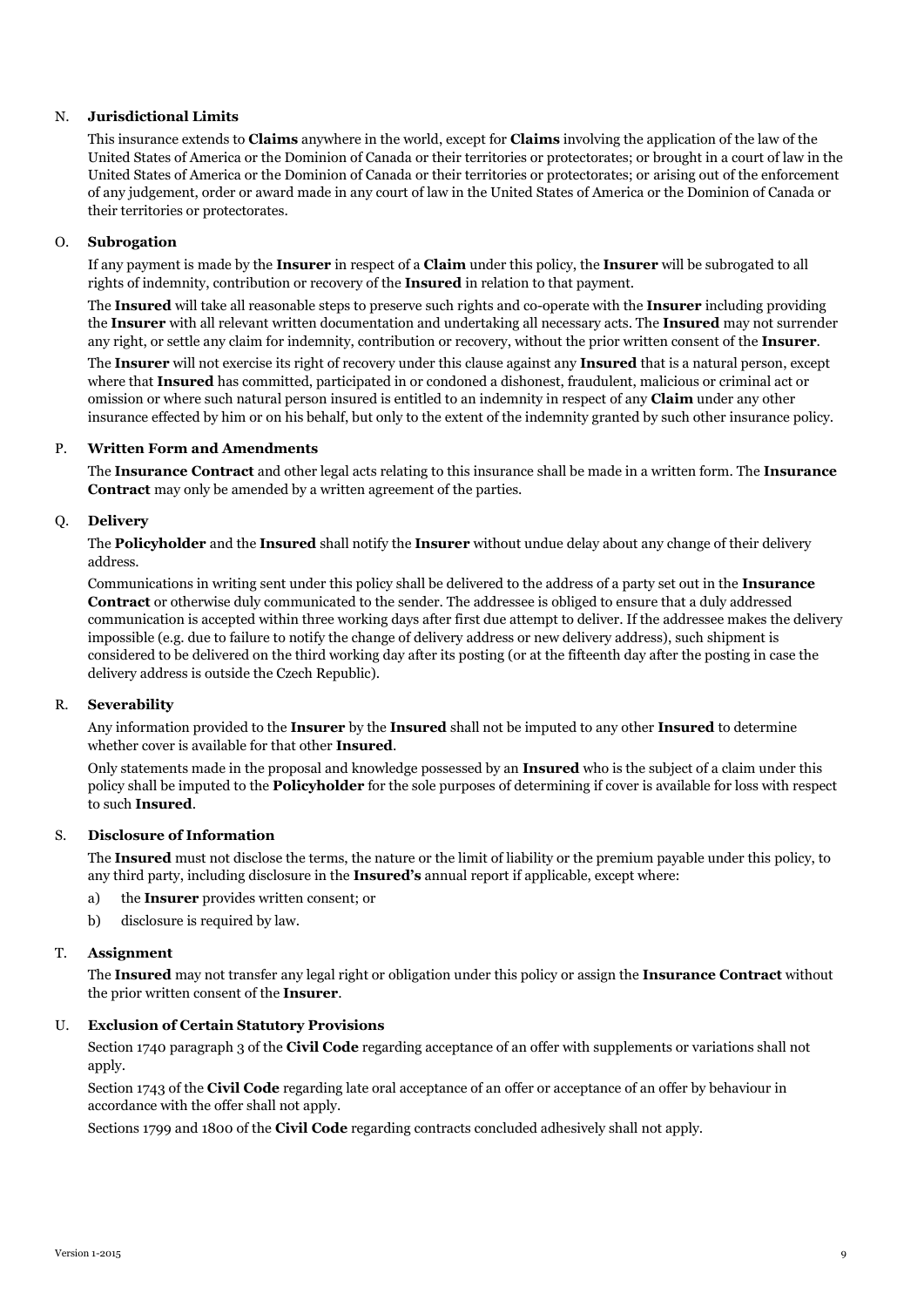#### V. **Headings**

In this policy headings are merely descriptive and not to aid interpretation.

#### W. **Sanction Limitation**

The **Insurer** shall not provide cover and we shall not be liable to pay any claim or provide any benefit hereunder to the extent that the provision of such cover, payment of such claim or provision of such benefit would expose us to any sanction, prohibition or restriction under United Nations resolutions or the trade or economic sanctions, laws or regulations of the European Union, United Kingdom or United States of America.

#### X. **Personal Data Protection**

Personal data of the **Policyholder** and the **Insured** are processed by the **Insurer** while any rights and obligations under the **Insurance Contract** exist, the scope of the processed data includes particularly the name, surname, birth certificate number or date of birth and other personal data for the purpose of fulfilment of rights and obligations under the **Insurance Contract**, including: (i) administration of the insurance including settlement of claims for insurance benefits, (ii) decision whether insurance may be provided, (iii) prevention and investigation of possible criminal activity, including fraud and money laundering activities, and (iv) compliance with the requirements of supervisory authorities.

The **Insurer** is authorized to use these personal data also for marketing purposes, unless the **Policyholder** or the **Insured** notifies the **Insurer** of its disapproval with such use of the data.

For the above described reasons the personal data may be provided to the necessary extent to the companies in the **Insurer's** group, to any service providers and agents or persons where required by law. For the above reasons, the **Insurer** may transfer the personal data, including electronic storage, outside the European Union (European Economic Area).

The **Policyholder** and the **Insured** have a right to access their personal data and a right for correction of such personal data. Should the **Insurer** process inaccurate personal data or should the **Policyholder** or the **Insured** have other doubts regarding violation of their privacy and personal life or violation of other obligations according to the relevant legislation on personal data protection, he/she may request an explanation from the **Insurer** and request rectification steps to be taken. The **Policyholder** or the **Insured** may request particularly blocking, correction, addition or disposal of such personal data. If the **Insurer** fails to comply with such request, the **Policyholder** and the **Insured** may to refer this matter to the Office for Personal Data Protection. They may also contact the Office for Personal Data Protection directly.

#### Y. **Complaints**

In case of any complaints or enquiries regarding this insurance, please contact the insurance intermediary through which the **Insurance Contract** was concluded or the **Insurer** on the address stated in the **Insurance Contract**.

If you are not satisfied, you are entitled to refer this matter to the regulatory authority, which is the Czech National Bank. The address of the Czech National Bank is:

#### **Czech National Bank**

Na Příkopě 28 115 03 Prague 1 Czech Republic tel.: +420 224 411 111